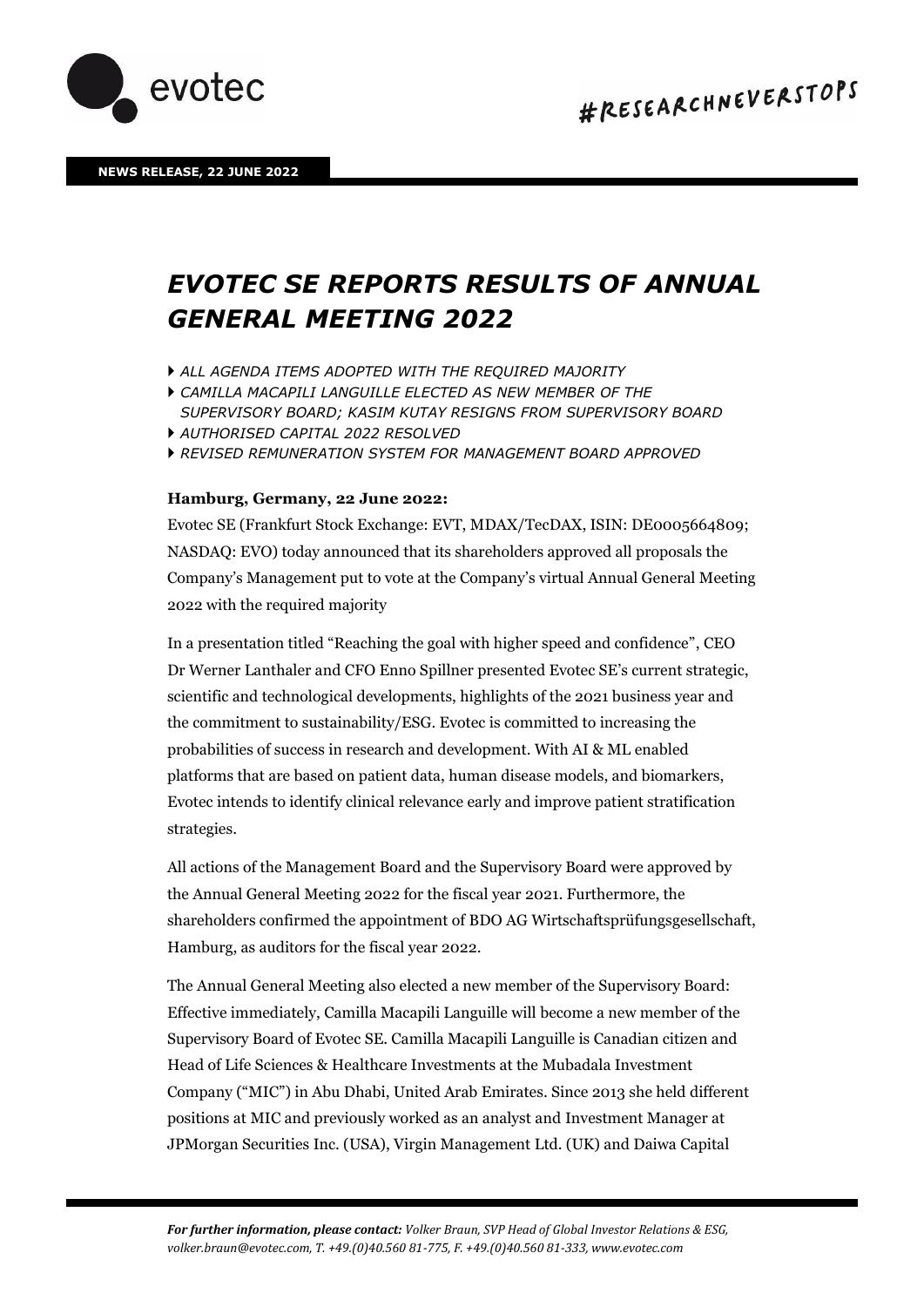Advisory Partners (France). Moreover, she has more than 20 years of experience in corporate finance and investments in the areas of private equity, public equities and LP investments, with a focus on healthcare.

Camilla Macapili Languille succeeds Kasim Kutay in the Supervisory Board who resigns from his position for personal reasons. Kasim Kutay was member of Evotec's Supervisory Board from June 2020.

"I would like to express my sincere thanks, also on behalf of my colleagues on the Evotec Management Board, to our Supervisory Board member Kasim Kutay for the great cooperation over the last two years. We always appreciated his very qualified advice and constructive feedback. At the same time, I would like to warmly welcome Camilla Macapili Languille to the Supervisory Board of Evotec SE. We look forward to working with her," **said Dr Werner Lanthaler, Chief Executive Officer of Evotec.** 

Likewise, the shareholders approved with the required majority the cancellation of the Authorised Capital 2021 and the creation of a new authorised capital (Authorised Capital 2022) in the amount of 20% of the Company's share capital with the possibility to exclude shareholders' subscription rights.

Furthermore, the Annual General Meeting 2022 agreed to create conditional capital for the issuance of subscription rights to members of the Management Board of Evotec SE, to members of management bodies of affiliated companies in Germany and abroad as well as to selected executives of Evotec SE and affiliated companies in Germany and abroad in the context of a Share Performance Plan 2022.

At the Annual General Meeting 2021, a new remuneration system was presented by the Management Board and the Supervisory Board and approved by the required majority of shareholders. After an intensive exchange with the shareholders of Evotec SE, the Supervisory Board decided to submit a reviewed and revised remuneration system to the Annual General Meeting 2022 for resolution, despite the approval.

This revised remuneration system for the Management Board and the Supervisory Board has now been approved by the Annual General Meeting 2022 with a clear majority of 94.48%. Likewise, the presented Remuneration Report 2021 of Evotec SE received the majority approval of the shareholders (53.18%).

In total, 65.68% of the registered share capital was represented at the virtual Annual General Meeting 2022.